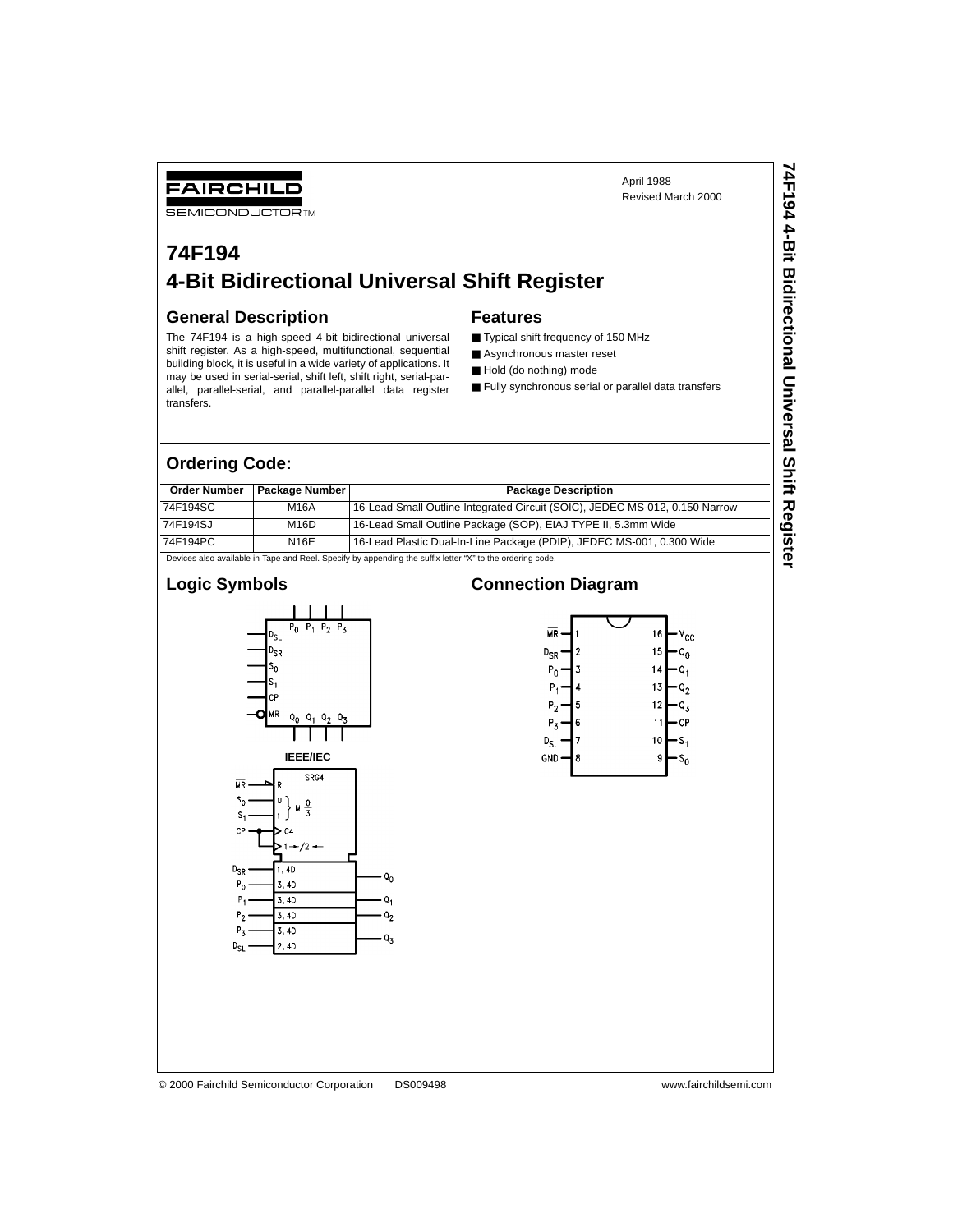**74F194**

#### **Unit Loading/Fan Out**

| <b>Pin Names</b>       |                                              | U.L.            | Input $I_{\text{H}}/I_{\text{H}}$       |  |
|------------------------|----------------------------------------------|-----------------|-----------------------------------------|--|
|                        | <b>Description</b>                           | <b>HIGH/LOW</b> | Output I <sub>OH</sub> /I <sub>OL</sub> |  |
| $S_0, S_1$             | <b>Mode Control Inputs</b>                   | 1.0/1.0         | 20 uA/-0.6 mA                           |  |
| $P_0-P_3$              | Parallel Data Inputs                         | 1.0/1.0         | 20 µA/-0.6 mA                           |  |
| $D_{\text{SR}}$        | Serial Data Input (Shift Right)              | 1.0/1.0         | 20 µA/-0.6 mA                           |  |
| $D_{SL}$               | Serial Data Input (Shift Left)               | 1.0/1.0         | 20 uA/-0.6 mA                           |  |
| <b>CP</b>              | Clock Pulse Input (Active Rising Edge)       | 1.0/1.0         | 20 uA/-0.6 mA                           |  |
| $\overline{\text{MR}}$ | Asynchronous Master Reset Input (Active LOW) | 1.0/1.0         | 20 µA/-0.6 mA                           |  |
| $Q_0 - Q_3$            | <b>Parallel Outputs</b>                      | 50/33.3         | $-1$ mA/20 mA                           |  |

#### **Functional Description**

The 74F194 contains four edge-triggered D-type flip-flops and the necessary interstage logic to synchronously perform shift right, shift left, parallel load and hold operations. Signals applied to the Select  $(S_0, S_1)$  inputs determine the type of operation, as shown in the Mode Select Table. Signals on the Select, Parallel data  $(P_0-P_3)$  and Serial data  $(D_{SR}, D_{SL})$  inputs can change when the clock is in either state, provided only that the recommended setup and hold times, with respect to the clock rising edge, are observed. A LOW signal on Master Reset (MR) overrides all other inputs and forces the outputs LOW.

#### **Mode Select Table**

|           |                |                         | <b>Outputs</b> |               |                                 |                |                |                |         |
|-----------|----------------|-------------------------|----------------|---------------|---------------------------------|----------------|----------------|----------------|---------|
| <b>MR</b> | S <sub>1</sub> | $\mathbf{s}_\mathbf{0}$ |                |               |                                 |                |                | Q <sub>2</sub> | $Q_3$   |
|           | x              | x                       | Χ              | x             | х                               |                |                |                |         |
| н         |                |                         | Χ              | X             | X                               | $q_0$          | q <sub>1</sub> | $q_2$          | $q_3$   |
| н         | h              |                         | Χ              |               | X                               | $q_1$          | $q_2$          | $q_3$          |         |
| н         | h              |                         | X              | h             | x                               | $q_1$          | $q_{2}$        | $q_3$          | н       |
| н         |                | h                       |                | x             | x                               | L              | $q_0$          | $q_1$          | $q_2$   |
| н         |                | h                       | h              | x             | x                               | н              | $q_0$          | $q_1$          | $q_{2}$ |
| н         | h              | h                       | Χ              | x             | p <sub>n</sub>                  | P <sub>0</sub> | $p_1$          | p <sub>2</sub> | $p_3$   |
|           |                |                         |                | <b>Inputs</b> | D <sub>SR</sub> D <sub>SL</sub> | $P_n$          |                | $Q_0$          | $Q_1$   |

L (l) = LOW Voltage Level

 $p_n$  (q<sub>n</sub>) = Lower case letters indicate the state of the referenced input (or output) one setup time prior to the LOW-to-HIGH clock transition. X = Immaterial



www.fairchildsemi.com 2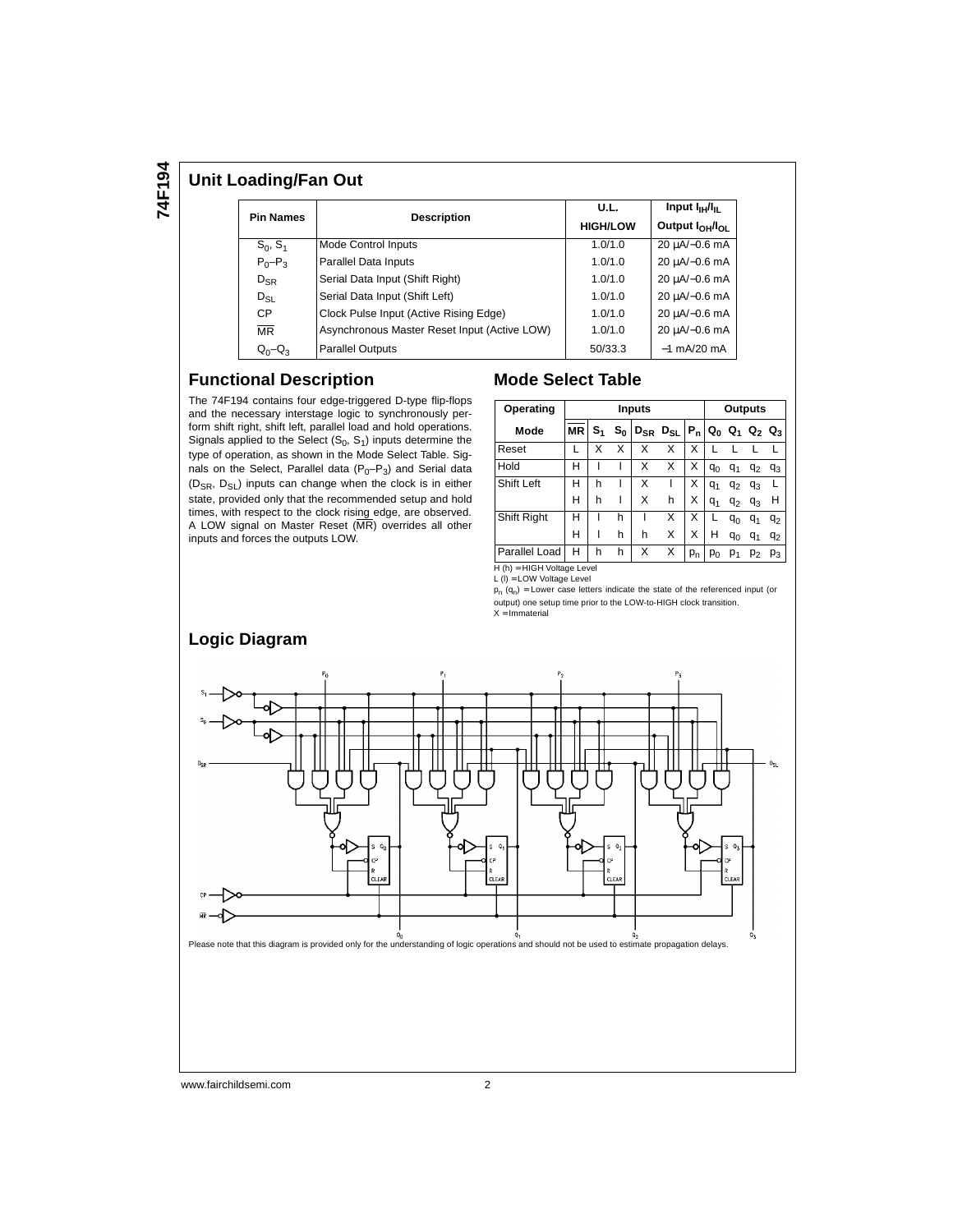#### **Absolute Maximum Ratings**(Note 1) **Recommended Operating**

Storage Temperature −65°C to +150°C Ambient Temperature under Bias  $-55^{\circ}$ C to +125°C Junction Temperature under Bias −55°C to +150°C V<sub>CC</sub> Pin Potential to Ground Pin −0.5V to +7.0V Input Voltage (Note 2) −0.5V to +7.0V Input Current (Note 2) −30 mA to +5.0 mA Voltage Applied to Output in HIGH State (with  $V_{CC} = 0V$ ) Standard Output  $-0.5V$  to  $V_{CC}$ 3-STATE Output −0.5V to +5.5V Current Applied to Output in LOW State (Max) twice the rated  $I_{OL}$  (mA)

# **Conditions**

Free Air Ambient Temperature 0°C to +70°C Supply Voltage  $+4.5V$  to  $+5.5V$ 

**74F194**

**Note 1:** Absolute maximum ratings are values beyond which the device may be damaged or have its useful life impaired. Functional operation under these conditions is not implied.

**Note 2:** Either voltage limit or current limit is sufficient to protect inputs.

| Symbol           | Parameter                    |                     | Min   | Typ | <b>Max</b> | <b>Units</b> | $V_{CC}$                         | <b>Conditions</b>           |
|------------------|------------------------------|---------------------|-------|-----|------------|--------------|----------------------------------|-----------------------------|
| $V_{\text{IH}}$  | Input HIGH Voltage           |                     | 2.0   |     |            | $\vee$       |                                  | Recognized as a HIGH Signal |
| $V_{IL}$         | Input LOW Voltage            |                     |       |     | 0.8        | V            |                                  | Recognized as a LOW Signal  |
| $V_{CD}$         | Input Clamp Diode Voltage    |                     |       |     | $-1.2$     | $\vee$       | Min                              | $I_{IN} = -18$ mA           |
| $V_{OH}$         | Output HIGH                  | 10% V <sub>CC</sub> | 2.5   |     |            | $\vee$       | Min                              | $I_{OH} = -1$ mA            |
|                  | Voltage                      | 5% V <sub>CC</sub>  | 2.7   |     |            |              |                                  | $I_{OH} = -1$ mA            |
| $V_{OL}$         | Output LOW                   | $10\%$ $V_{CC}$     |       |     | 0.5        |              |                                  | $I_{OL}$ = 20 mA            |
|                  | Voltage                      |                     |       |     |            |              |                                  |                             |
| $I_{\rm IH}$     | Input HIGH                   |                     |       |     | 5.0        | μA           | Max                              | $V_{IN}$ = 2.7V             |
|                  | Current                      |                     |       |     |            |              |                                  |                             |
| $I_{\text{BVI}}$ | Input HIGH Current           |                     |       |     | 7.0        | μA           | Max                              | $V_{IN} = 7.0V$             |
|                  | <b>Breakdown Test</b>        |                     |       |     |            |              |                                  |                             |
| $I_{CEX}$        | Output HIGH                  |                     |       |     | 50         | Max<br>μA    | $V_{\text{OUT}} = V_{\text{CC}}$ |                             |
|                  | Leakage Current              |                     |       |     |            |              |                                  |                             |
| $V_{ID}$         | Input Leakage                |                     | 4.75  |     |            | $\vee$       | 0.0                              | $I_{ID} = 1.9 \mu A$        |
|                  | Test                         |                     |       |     |            |              |                                  | All Other Pins Grounded     |
| $I_{OD}$         | Output Leakage               |                     |       |     | 3.75       | μA           | 0.0                              | $VION = 150$ mV             |
|                  | <b>Circuit Current</b>       |                     |       |     |            |              |                                  | All Other Pins Grounded     |
| $I_{\rm IL}$     | Input LOW Current            |                     |       |     | $-0.6$     | mA           | Max                              | $V_{IN} = 0.5V$             |
| $I_{OS}$         | Output Short-Circuit Current |                     | $-60$ |     | $-150$     | mA           | Max                              | $V_{\text{OUT}} = 0V$       |
| $I_{\rm CC}$     | Power Supply Current         |                     |       | 33  | 46         | mA           | Max                              |                             |

#### **DC Electrical Characteristics**

3 www.fairchildsemi.com